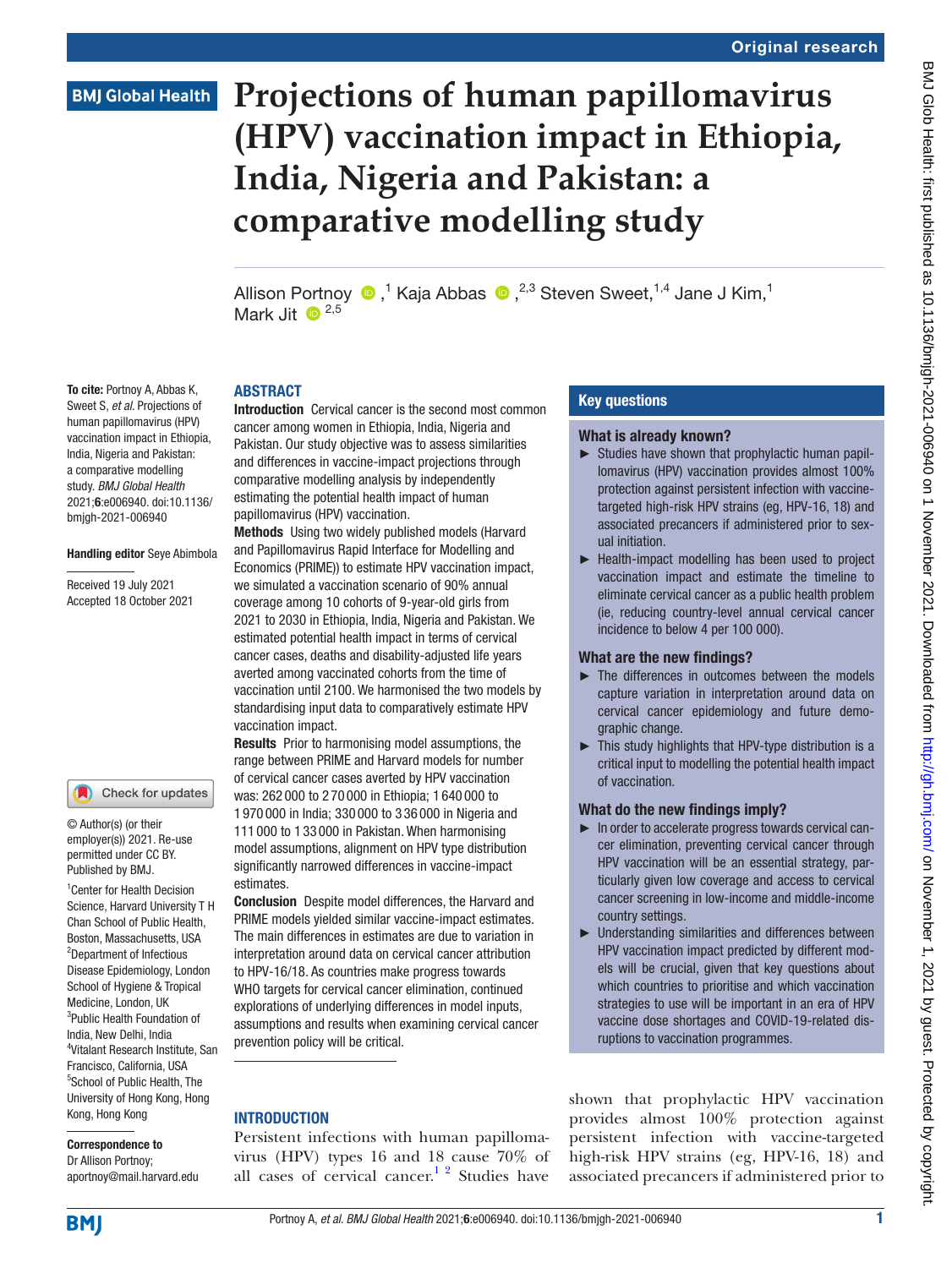sexual initiation.<sup>34</sup> The WHO has set a goal to eliminate cervical cancer as a public health problem by 2100, which involves reducing country-level annual cervical cancer incidence to below 4 per 100 000. $5-7$  However, vaccine coverage remains low in low-income and middle-income countries (LMICs) that also lack high-quality screening programmes. [8](#page-7-3) More than 85% of cervical cancer deaths  $\mathrm{occur}$  in  $\mathrm{LMICs}^9$  $\mathrm{LMICs}^9$  with cervical cancer being the leading cause of female cancer death in sub-Saharan Africa.<sup>10</sup>

Cervical cancer imposes the second greatest burden of cancer incidence among women in Ethiopia, India, Nigeria and Pakistan as well as the second greatest burden of cancer mortality among women in Ethiopia, India and Nigeria—and the fourth greatest burden of cancer mortality among women in Pakistan.<sup>11</sup> The International Agency for Research on Cancer (IARC) estimated that 148000 new cases occurred and 94000women died from cervical cancer in these four countries in  $2020$ .<sup>[11](#page-7-6)</sup> However, of these four countries, only Ethiopia has implemented nationwide HPV vaccination, with a single-age cohort campaign of 14-year-old girls in 2018–2019, $\frac{8}{3}$  <sup>12</sup> while India has introduced it in a few states in  $2016$ .<sup>13</sup>

Most new vaccine introductions in those countries have been supported through partnerships with the global community, particularly Gavi, the Vaccine Alliance, and the Bill and Melinda Gates Foundation (BMGF). Mathematical models of the impact of HPV vaccines have been used to support programme monitoring and priority setting by Gavi and BMGF since  $2011$ .<sup>[14](#page-7-8)</sup> The Vaccine Impact Modelling Consortium (VIMC) was formed in late 2016, with the support of Gavi and BMGF, to bring together two groups involved in HPV modelling, with others conducting impact modelling of 11 other vaccines. $^{15}$  Additionally, by ensuring that at least two groups model each analysed pathogen within VIMC, the vaccine-impact estimates from VIMC provide an important opportunity to examine the parametric, structural, model and methodological uncertainty both within and between models. $16$  Comparative modelling aims to enhance model transparency and can help guide public health research and priorities.

The two HPV vaccine models in VIMC are the Papillomavirus Rapid Interface for Modelling and Economics (hereafter PRIME), developed by a consortium of modellers led by the London School of Hygiene & Tropical Medicine and the Harvard model (hereafter Harvard), developed by a team of modellers at the Harvard T.H. Chan School of Public Health. Both models have been used extensively to inform decisions by Gavi, $^{17\,18}$  BMGF, $^{19}$  $WHO^{20-22}$  and individual countries.<sup>23'24</sup> Given that both models are being used to understand HPV vaccine impact in the same settings, it is important to quantitatively compare the projections made by both models and to understand their differences, so that model results can be interpreted in the context of each other.

Our study objective was to assess similarities and differences in vaccine-impact projections through comparative modelling analysis by independently estimating the potential health impact of HPV vaccination among 10 cohorts of 9-year-old girls from 2021 to 2030 in Ethiopia, India, Nigeria and Pakistan. We used a vaccination scenario of 90% annual coverage among 9-year-old girls, in alignment with the goals of the cervical cancer elimination strategy set forth by the WHO. $5-7$  We estimated the potential health impact in terms of cervical cancer cases, deaths and disability-adjusted life years (DALYs) averted among vaccinated cohorts from the time of vaccination until 2100 in Ethiopia, India, Nigeria and Pakistan. We conducted a comparative modelling analysis to infer the differences in the vaccine-impact estimates generated by the PRIME and Harvard models.

#### **METHODS**

We used the PRIME and Harvard models to project the impact of HPV vaccination in four high-burden countries (Ethiopia, India, Nigeria and Pakistan). Both the  $PRIME^{22}$  <sup>25</sup> and Harvard<sup>17</sup><sup>23</sup> models have been extensively described and validated elsewhere; we summarise their main features below.

#### Model overview

Both the Harvard and PRIME models are static, multicohort, proportional impact models that can estimate the impact of HPV vaccination on cervical cancer cases and deaths. The models estimate vaccination impact in terms of reductions in age-dependent cervical cancer incidence and mortality in direct proportion to vaccine efficacy against HPV-16/18, vaccine coverage and HPVtype distribution.

The models assume that girls are fully immunised with a two-dose schedule with perfect timeliness at the target ages and that girls effectively immunised against vaccine-targeted HPV types can develop cervical cancer associated with non-vaccine HPV types; also, neither crossprotection against non-vaccine types nor indirect effects are assumed. The models capture burden from all HPV genotypes, but the impact of vaccination is limited to the burden caused by genotypes targeted by the vaccine. In this analysis, the models simulated health benefits from vaccination against HPV types 16 and 18. Vaccine efficacy against HPV-16/18 infections is assumed to be  $100\%^{26-30}$ over the lifetime. Herd effects are not considered, so the vaccine-impact estimates produced are conservative. The models assume that age-specific cervical cancer incidence among unvaccinated women remains constant over the time horizon of the model.

#### Data sources

[Table](#page-2-0) 1 outlines the data sources used by the Harvard and PRIME models. Age-specific cervical cancer incidence is estimated from the database of  $IARC.<sup>11</sup>$  $IARC.<sup>11</sup>$  $IARC.<sup>11</sup>$  For the proportion of cancer that is attributed to the vaccinecovered types (eg, HPV-16/18), PRIME uses a study by Serrano *et al*<sup>[31](#page-7-17)</sup> whose data sources include a meta-analysis performed by  $IARC<sup>32</sup>$  and a retrospective cross-sectional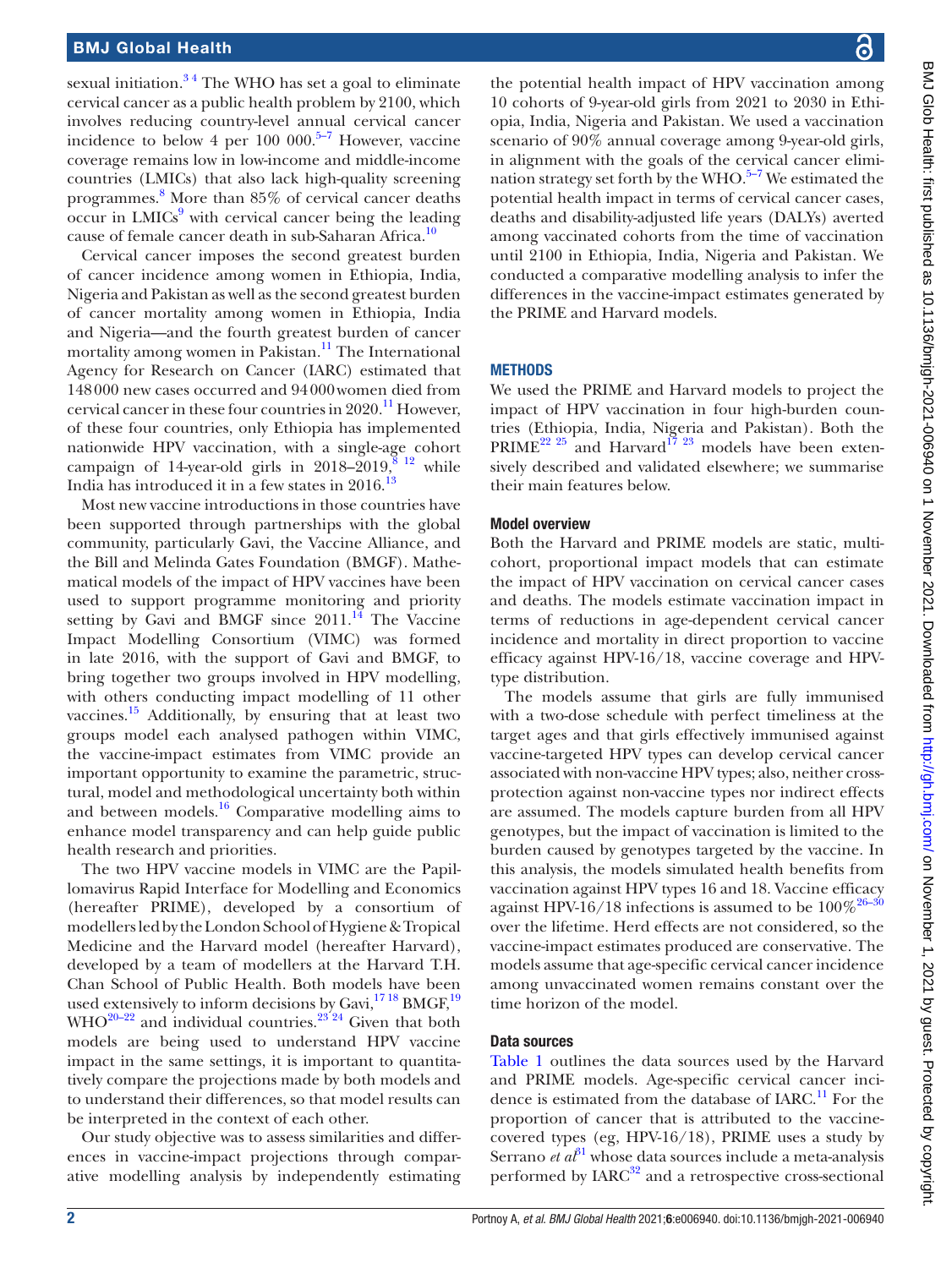<span id="page-2-0"></span>

| Data sources and overview of comparative analysis for Harvard and PRIME models<br>Table 1 |                                                                                                                                                                                                      |                                                                                                                                                                               |
|-------------------------------------------------------------------------------------------|------------------------------------------------------------------------------------------------------------------------------------------------------------------------------------------------------|-------------------------------------------------------------------------------------------------------------------------------------------------------------------------------|
| <b>Feature</b>                                                                            | <b>Harvard</b>                                                                                                                                                                                       | <b>PRIME</b>                                                                                                                                                                  |
| Model structure                                                                           | Proportional outcomes                                                                                                                                                                                | Proportional outcomes                                                                                                                                                         |
| Population representation                                                                 | Open, multi-cohort                                                                                                                                                                                   | Open, multi-cohort                                                                                                                                                            |
| Representation of infection                                                               | <b>Static</b>                                                                                                                                                                                        | <b>Static</b>                                                                                                                                                                 |
| Representation of cancer progression                                                      | Country-specific distributions of<br>cancer stages, assuming 2 years lived<br>with disability and 5 years survival<br>for individuals experiencing cancer<br>mortality <sup>21</sup>                 | Based on Global Burden of Disease-<br>prescribed durations and phases (diagnosis<br>and primary treatment phase, controlled<br>phase, metastatic phase and terminal<br>phase) |
| Disability-adjusted life year estimation                                                  | Based on weighted averages of Global<br>Burden of Disease-prescribed weights<br>for Stages I-III and Stage IV <sup>34 35</sup>                                                                       | Based on Global Burden of Disease-<br>prescribed weights <sup>35</sup>                                                                                                        |
| Cervical cancer incidence                                                                 | Globocan 2020 database of IARC <sup>11</sup>                                                                                                                                                         | Globocan 2020 database of IARC <sup>11</sup>                                                                                                                                  |
| Cervical cancer mortality                                                                 | Weighted averages of 5 year stage-<br>specific survival probabilities for<br>untreated and treated cervical cancers<br>(by region) and treatment access<br>proportions (by country) <sup>11 21</sup> | Globocan 2020 database of IARC <sup>11</sup>                                                                                                                                  |
| Cervical cancer prevalence                                                                | Not applicable                                                                                                                                                                                       | Globocan 2020 database of IARC <sup>11</sup>                                                                                                                                  |
| Population size                                                                           | <b>United Nations World Population</b><br>Prospects 2019 estimates <sup>36</sup>                                                                                                                     | United Nations World Population Prospects<br>2019 estimates combined with time-<br>varying, country-specific probability of<br>death for projected estimates <sup>36</sup>    |
| I ife tables                                                                              | World Health Organization 2019 life<br>tables (constant) <sup>37</sup>                                                                                                                               | <b>Constructed with United Nations</b><br>Population Division time-varying, country-<br>specific probability of death <sup>36</sup>                                           |
| HPV-16/18 proportion                                                                      | Meta-analysis by IARC <sup>32</sup>                                                                                                                                                                  | Serrano et $a^{31}$ based on meta-analysis by<br>IARC <sup>32</sup> and retrospective cross-sectional<br>study <sup>33</sup>                                                  |

HPV, human papillomavirus; IARC, International Agency for Research on Cancer; PRIME, Papillomavirus Rapid Interface for Modelling and Economics.

worldwide study, $33$  while Harvard uses the meta-analysis by  $IARC<sup>32</sup>$  exclusively.

To estimate cancer mortality, the Harvard model assumes country-specific distributions of cancer stages.<sup>21</sup> The model then incorporates 5-year stage-specific survival probabilities for untreated and treated cervical cancers (by region) and treatment access proportions (by country). These values are combined into weighted averages to provide country-specific 5-year survival parameters by stage, validated against age-specific mortality rates.<sup>[11 21](#page-7-6)</sup> The PRIME model uses estimates of age-specific cervical cancer mortality from Globocan 2020.

In the Harvard model, disability weights are assumed to be 0.2 for stages I–III cervical cancer and 0.4733 for stage IV cervical cancer, based on the Global Burden of Disease (GBD) studies,  $\frac{34\,35}{10}$  and all cervical cancer cases experienced an average of 2years lived with disability. In PRIME, disability weights are also based on GBD studies for the different phases of cervical cancer: diagnosis and primary treatment phase (0.288), controlled phase (0.049), metastatic phase (0.451) and terminal phase (0.540). The disability weights and durations for the

different phases of cervical cancer are used in estimating the years of life lost due to disability.

#### **Demography**

PRIME is a multiple cohort model. It calculates population size by estimating the size of the female age cohort at the age of vaccination (eg, 9 years old) from World Population Prospects 2019 estimates.<sup>36</sup> The size of the age cohort in subsequent years is then calculated by constructing life tables, using the time-varying probability of dying by age and country from the World Population Prospects 2019 estimates.<sup>[36](#page-7-22)</sup>

In contrast, the Harvard model is a population-based model that uses only data from the World Population Prospects 2019 estimates.<sup>[36](#page-7-22)</sup> The base year (eg, 2010) is used for the population projections in year 0, the next year (eg, 2011) is used for the population projections in year 1 and so forth. Life tables from the WHO are used for calculating DALYs, but not for population projections. Demographic estimates for age-specific population size (in 1-year intervals) and age-specific life expectancy (in 5-year intervals) were from United Nations World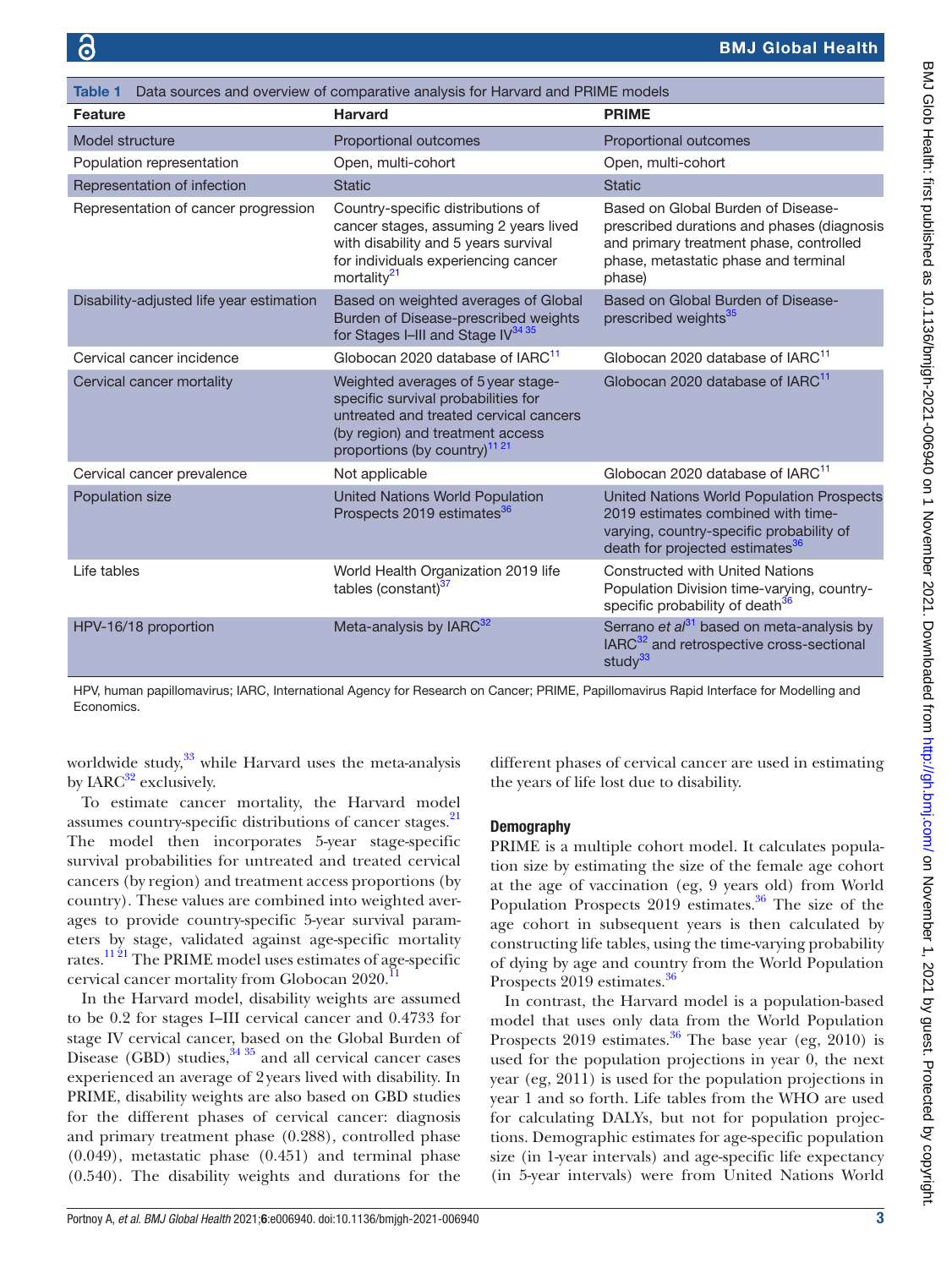Population Prospects  $2019$  estimates<sup>[36](#page-7-22)</sup> and 2019 WHO life tables, $37$  respectively. In years when no data were available, we used a growth factor calculated as a function of a country's population.

#### Vaccination scenarios

We conducted analyses to evaluate the impact of HPV vaccination assuming 90% coverage of annual, routine vaccination of 9-year-old girls vaccinated in 2021–2030 (ie, ten cohorts). We assumed 100% protection against HPV-16 and 18 infections over the lifetime of vaccines for a two-dose vaccination schedule.

#### Model outcomes

Cervical cancer cases, deaths and DALYs averted were calculated in comparison with a strategy of no HPV vaccination in the four high-burden countries (Ethiopia, India, Nigeria and Pakistan) using both PRIME and Harvard models. Model outcomes were aggregated over multiple birth cohorts to capture the health benefits of vaccinating girls aged 9 years between 2021 and 2030 from the time of vaccination until 2100.

#### Comparative analysis

The principles of our comparative modelling study are: (1) addressing policy questions on HPV vaccination impact, (2) selection of two widely published models (Harvard and PRIME) to estimate HPV vaccination impact, (3) harmonisation of input data (demography, prevaccination cervical cancer burden and HPV 16/18 type distribution) and outputs (cervical cancer cases, deaths and DALYs), (4) exploring variability in estimates of HPV vaccination impact within and between Harvard and PRIME models, (5) presenting the comparative results and (6) projecting lifetime health impact among adolescent girls at 90% vaccination coverage (a key objec-tive of the global cervical cancer elimination strategy).<sup>[38](#page-7-25)</sup> This aligns with the principles presented in the guidelines for multimodel comparisons of the impact of infec-tious disease interventions.<sup>[39](#page-8-0)</sup>

Model inputs, including population demography and HPV-16/18-type distribution, were harmonised in order

to evaluate model differences. Harmonisation refers to standardisation of input data and outputs between multiple models to address a research question.<sup>39</sup> In our case, we standardised input data (demography, prevaccination cervical cancer burden, and HPV 16/18-type distribution) and outputs (cervical cancer cases, deaths and DALYs) in the Harvard and PRIME models to compare the projections in HPV vaccination impact (cases, deaths and DALYs averted by vaccination).

#### Patient and public involvement

Patients and the public were not involved in this study.

#### RESULTS

#### Descriptive model differences

[Figure](#page-3-0) 1A shows the differences between the data used for the proportion of cervical cancer that is attributed to HPV-16/18 by the two models for Ethiopia, India, Nigeria and Pakistan. [Figure](#page-3-0) 1B compares the cohort size for a cohort born in 2012 (which relates to the vaccinated cohort of 9-year-old girls in 2021) in the two models using Pakistan as an example; all four countries showed similar differences and trends. While, on average, the differences in cohort size range from 2% to 6%, the differences remain small until older ages (80 years and above), when the differences increased due to the decreasing population size with increasing all-cause mortality.

#### Cervical cancer cases, deaths and DALYs averted

Under different assumptions for HPV-16/18-type distribution and demography, the Harvard model estimated a greater number of cervical cancer cases averted than the PRIME model by 3% in Ethiopia, 20% in India, 2% in Nigeria and 19% in Pakistan ([figure](#page-4-0) 2A). Specifically, the range between the PRIME model and the Harvard model for the potential health impact of HPV vaccination in terms of the number of cervical cancer cases averted among girls vaccinated in 2021–2030 between the year of vaccination and 2100 was: 262000 to 270000 in Ethiopia; 1640000 to 1970000 in India; 330000 to 336000 in Nigeria and 111000 to 133000 in Pakistan.



<span id="page-3-0"></span>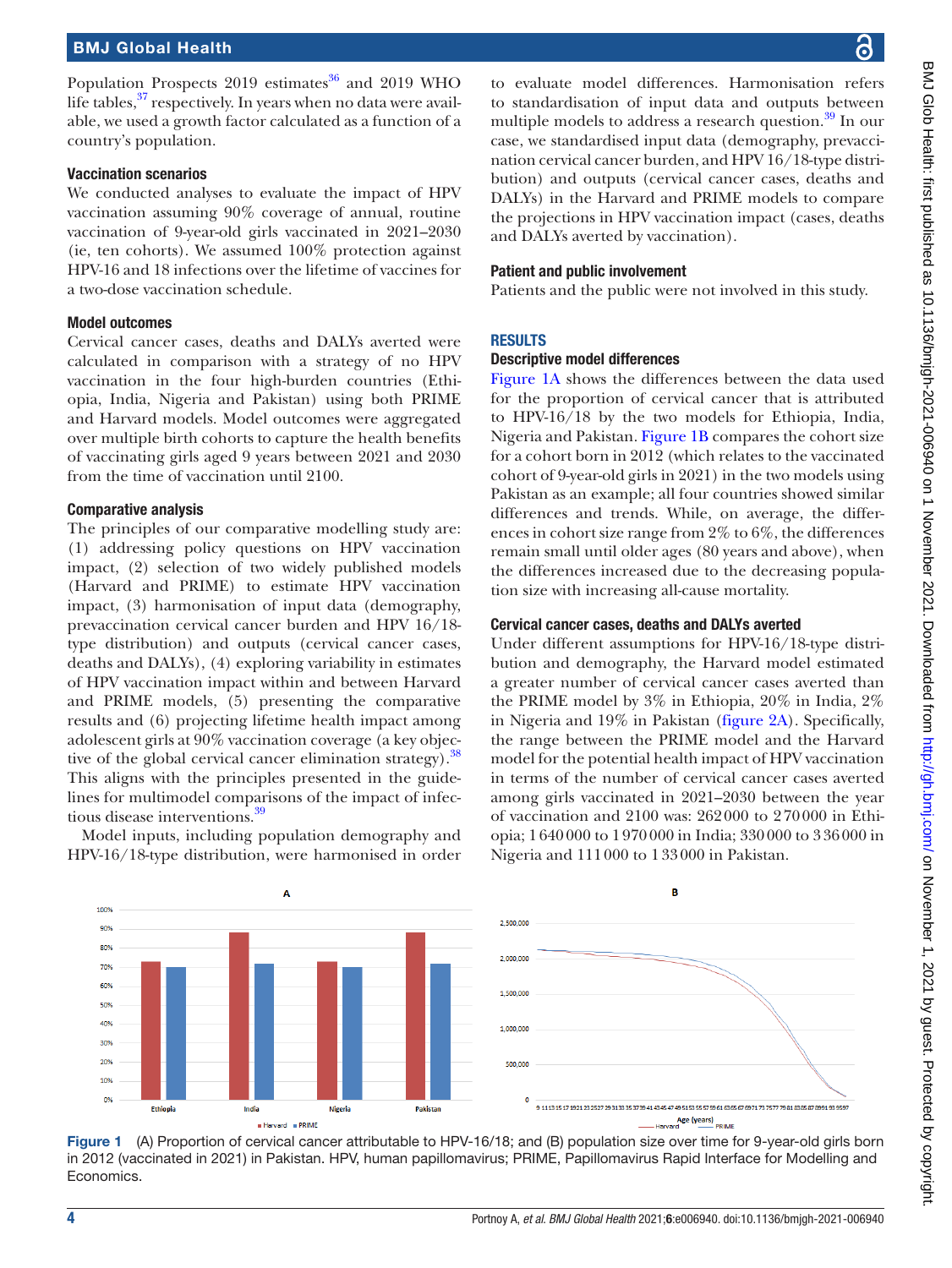



Figure 2 Cervical cancer cases, deaths and DALYs averted among girls vaccinated during 2021–2030 by country since time of vaccination until 2100: (A) cases averted; (B) deaths averted; (C) DALYs averted. DALYs, disability-adjusted life years; PRIME, Papillomavirus Rapid Interface for Modelling and Economics.

Similarly, the Harvard model estimated a greater number of cervical cancer deaths averted than the PRIME model by 15% in Ethiopia, 17% in India, 19% <span id="page-4-0"></span>in Nigeria and 24% in Pakistan [\(figure](#page-4-0) 2B). Specifically, the estimated number of cervical cancer deaths averted ranged from 210000 to 248000 in Ethiopia; 1130000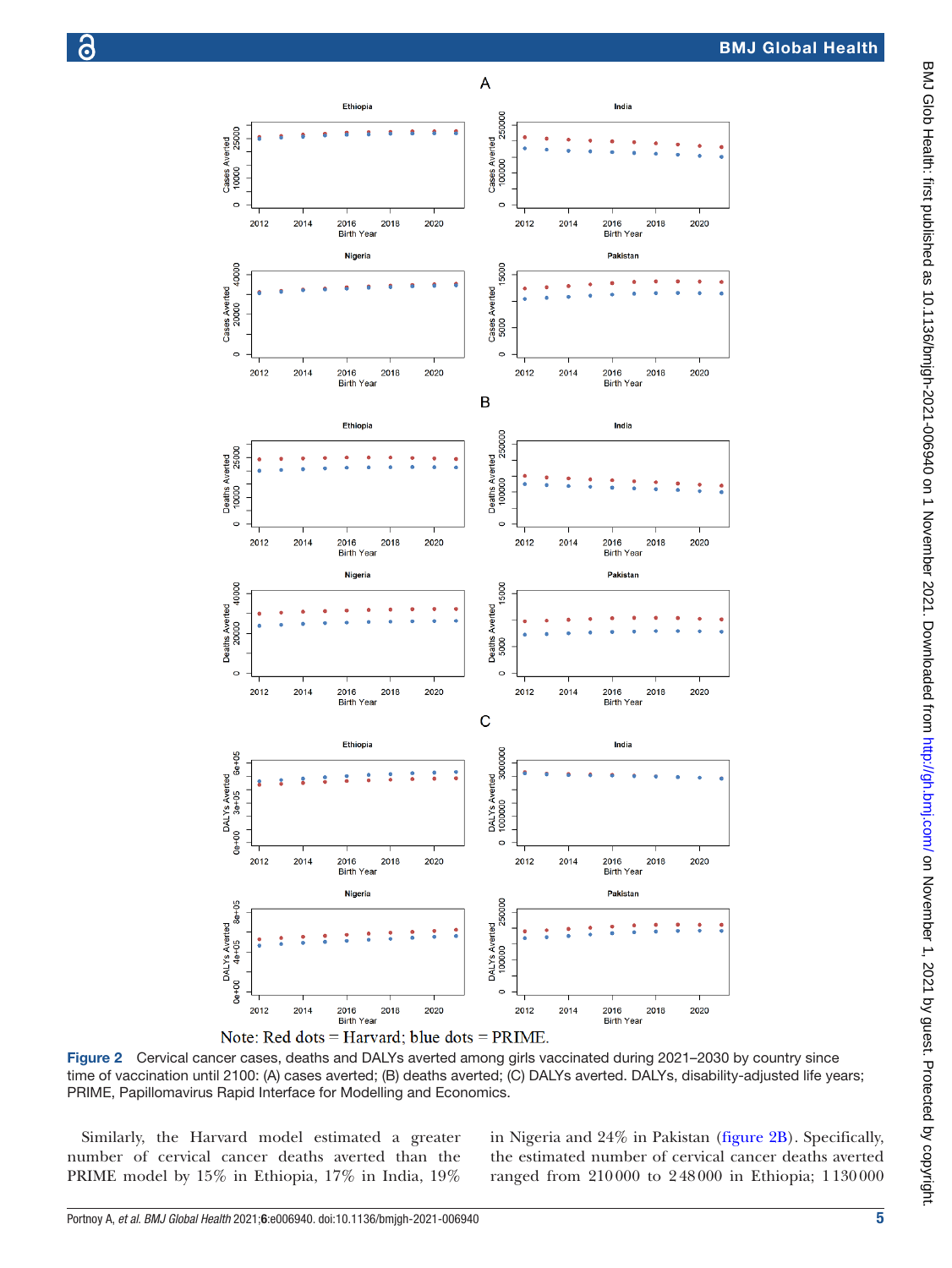

<span id="page-5-0"></span>Figure 3 Cervical cancer cases averted per 1000 fully vaccinated girls for cohorts vaccinated during 2021-2030 since time of vaccination to 2100: (A) with alignment on population demography; and (B) with alignment on HPV 16/18-type distribution. HPV, human papillomavirus; PRIME, Papillomavirus Rapid Interface for Modelling and Economics.

to 1350000 in India; 254000 to 314000 in Nigeria and 77200 to 102000 in Pakistan in the PRIME and Harvard models, respectively.

However, the PRIME model estimated a greater number of DALYs averted than the Harvard model by 8% in Ethiopia, whereas the Harvard model estimated a greater number of DALYs averted than the PRIME model by 1% in India, 11% in Nigeria and 10% in Pakistan ([figure](#page-4-0) 2C). Specifically, the range between the PRIME model and the Harvard model for the estimated number of cervical cancer DALYs averted was: 4650000 to 5030000 in Ethiopia; 25200000 to 25400000 in India; 5160000 to 5770000 in Nigeria and 1830000 to 2040000 in Pakistan.

#### Vaccination impact

[Figure](#page-5-0) 3 shows the number of cervical cancer cases prevented per 1000 fully vaccinated girls in each of the four countries compared using both Harvard and PRIME models. When comparing the models under the respective model assumptions for HPV-type distribution and population demography, the estimated vaccination impact per 1000 fully vaccinated girls for the Harvard and PRIME models, respectively, was 19 versus 18 in Ethiopia; 20 versus 16 in India; 12 versus 12 in Nigeria and 6 versus 5 in Pakistan. When harmonising the assumptions around population demography across the Harvard and PRIME models, the difference in the estimated number of cervical cancer cases given routine vaccination narrowed, but the difference in the estimated vaccination impact was slightly increased ([figure](#page-5-0) 3A). However, overall, the effect of harmonising the assumptions around population demography between Harvard and PRIME was small based on this metric, resulting in an equivalent estimate of the number of cervical cancer cases averted per 1000 fully vaccinated girls as the base case Harvard and PRIME models. On the other hand, when harmonising the assumptions around HPV-16/18-type distribution between the Harvard and PRIME models [\(figure](#page-5-0) 3B), the differences in estimated vaccination impact were nearly eliminated. Thereby, we infer that the main difference in estimates for cases averted by vaccination between the

two models is due to variations in cervical cancer attribution to HPV-16/18.

#### **DISCUSSION**

The Harvard and PRIME models are used by both VIMC and other global stakeholders to project the impact of HPV vaccination. The two models differ in their inputs and assumptions for HPV-16/18-type distribution, population demography, cervical cancer mortality and estimation of DALYs. The proportion of cervical cancers due to HPV-16/18 is relatively higher in the Harvard model, especially for India and Pakistan, and thereby cases averted [\(figure](#page-4-0) 2A) and vaccination impact (cases averted per 1000 fully vaccinated girls) are relatively higher [\(figure](#page-5-0) 3) in the Harvard model for India and Pakistan. The difference between these two models captures variation around interpretation of input data. In the case of HPV-16/18-type distribution, the Harvard model relied on a meta-analysis of cross-sectional high-risk HPVtype distribution in HPV-positive women, $32$  whereas the PRIME model relied on<sup>[32](#page-7-18)</sup> the study by Serrano et al.<sup>[31](#page-7-17)</sup> whose data sources included the same meta-analysis $32$ and a retrospective cross-sectional worldwide study, $^{3\bar{3}}$  and accounts for multitype infections through proportional weighting attribution.<sup>[31](#page-7-17)</sup>

HPV-16/18 vaccination was estimated to avert substantial numbers of cervical cancer cases, deaths and DALYs by both the Harvard model and the PRIME model. Both models provide similar results to previous analyses of vaccination impact in the analysed countries, including multicountry<sup>[14 15 17–21 40 41](#page-7-8)</sup> and single-country analyses,  $12\frac{42}{3}$ most of which used earlier versions of the Harvard and PRIME models.

However, routine HPV vaccination has yet to be introduced in any of these four high-burden countries at the national level (although a nationwide single-age cohort campaign of 14-year-old girls was conducted in Ethiopia in  $2018-2019^{12}$  $2018-2019^{12}$  $2018-2019^{12}$  and India introduced in a few states in  $2016^{13}$ ). In order to accelerate progress towards cervical cancer elimination, preventing cervical cancer through HPV vaccination will be an essential strategy in these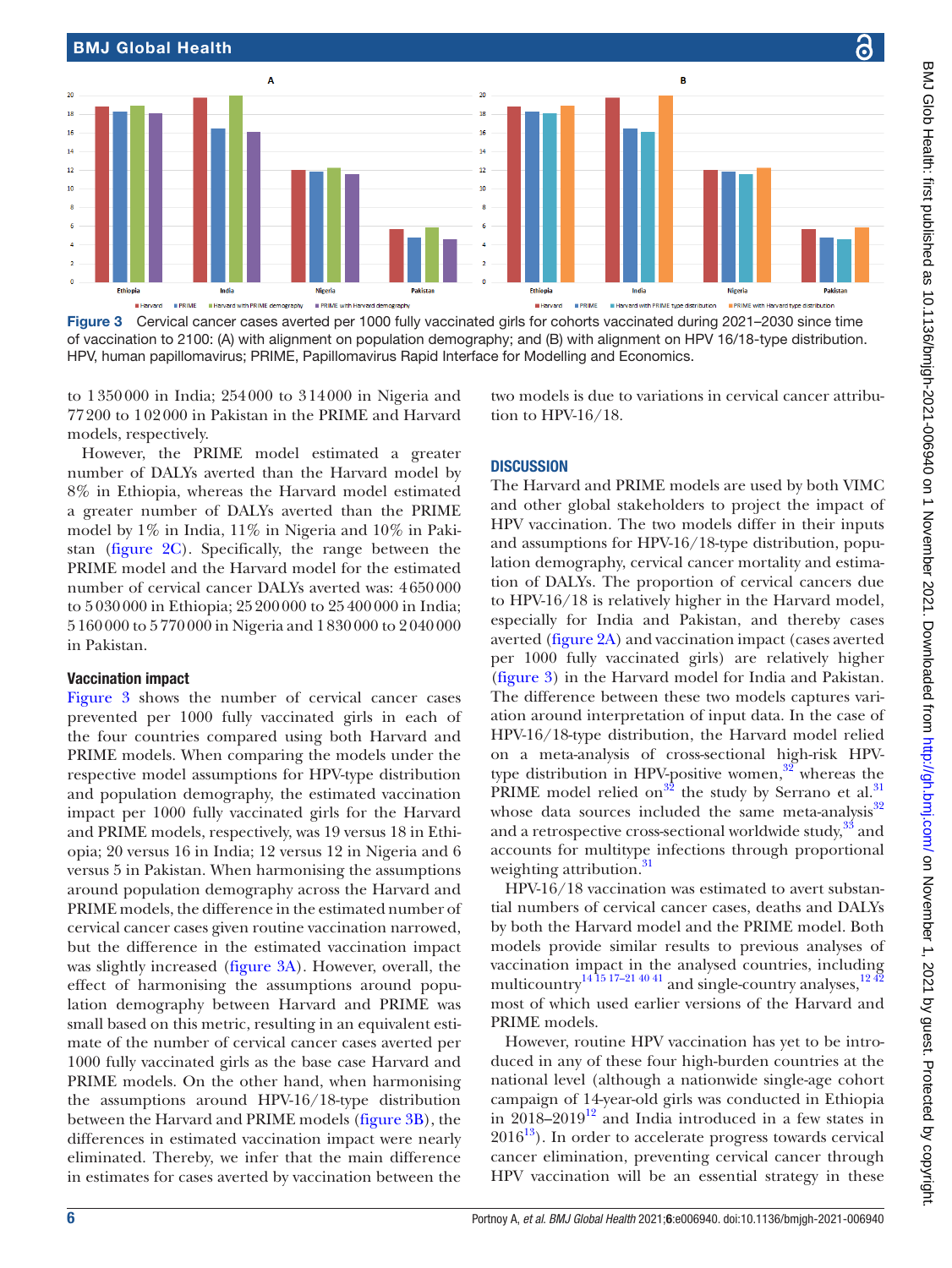countries, particularly given the low coverage and access to cervical cancer screening.<sup>[8](#page-7-3)</sup> Understanding similarities and differences between HPV vaccination impact predicted by different models will be crucial, given that key questions about which countries to prioritise and which vaccination strategies to use will be important in an era of HPV vaccine dose shortages $43$  and COVID-19-related disruptions to vaccination programmes.<sup>[44 45](#page-8-2)</sup>

The size of the relevant population at each year of age is critical because it determines the number of people who are exposed to the risk of cervical cancer and can, therefore, be protected by vaccination. Both methods used to estimate the at-risk population have strengths and limitations. In the PRIME model, the size of the age cohort in subsequent years is calculated by constructing life tables, using the time-varying probability of dying by age and country from the World Population Prospects 2019 estimates.<sup>36</sup> The Harvard method not only captures such changes but also includes future population change due to migration, which may not reflect the same vaccination status as the locally born population. In general, as the demography differences are minimal between the two models, the vaccination-impact estimates are similar for each country when demography is switched to align with the alternative model. The main driver of the differences in the vaccination impact was HPV-16/18-type distribution—or, the proportion of cervical cancers that can be averted by the bivalent vaccine, which has a direct relationship with vaccination impact. As cervical cancer deaths are directly estimated from cervical cancer cases, HPV-16/18-type distribution is likewise the main driver of the differences in vaccination impact in terms of cervical cancer deaths averted, with additional differences due to the mortality estimation approach: stage-specific (Harvard) versus age-specific (PRIME). The years lived with disability for the estimated cervical cancer cases and the years of life lost for the estimated cervical cancer deaths both contribute to the estimates of DALYs averted by HPV vaccine, and, therefore, are likewise driven by differences in HPV-16/18-type distribution. However, the disability weights assumed by the Harvard and PRIME models differ and contribute to additional differences.

This comparative modelling exercise highlighted differences in the estimates of health impact of HPV vaccination due to model uncertainty. We note that HPV vaccine projections are particularly susceptible to large swings in estimated health outcomes due to even small changes in fertility and mortality because of the long time horizons needed in the models. Comparative modelling exercises as we have done can enhance model transparency and clarify the range of uncertainty in vaccine impact. Hence, the differences between the models are a strength that reflects the variation and uncertainty in the projected health outcomes of vaccination impact. Understanding the intermodel variation improves the quality and coordination of vaccine-impact assessment, which in turn can help guide public health research and priorities in cervical cancer elimination and control.

Similar comparative modelling exercises were conducted to examine the timeline to cervical cancer elimination in LMICs.<sup>20 21</sup> Relying on evidence synthesis from different models was deemed an essential aspect to inform strategies for cervical cancer elimination by the WHO.<sup>5 38</sup> However, these analyses relied on estimations of age-standardised cervical cancer incidence, such that demographic changes were not expected to drive the uncertainty in the timing of elimination.

There are several important limitations to this analysis. As we relied on static cohort models in these analyses, we were only able to estimate direct effects for vaccinated women, which excluded additional indirect benefits from herd immunity for unvaccinated women. We projected intervention impact for only 10 cohorts of 9-year-old girls in four countries and assumed that cervical cancer incidence rates affecting these cohorts would be stable over the time period of the analysis. Vaccine efficacy against high-risk HPV types other than HPV-16/18 (ie, cross-protection) was not included. We did not examine cervical cancer screening programmes in this analysis and assumed that any ongoing screening programmes did not change as HPV vaccination introduction and delivery changed. Additionally, given limited data on the burden of other HPV-related diseases in LMICs, we did not evaluate the impact HPV vaccination may have on non-cervical cancers in women and men.

#### **CONCLUSION**

Both models project that HPV vaccination will have a large impact on morbidity and mortality in the four countries we examined. The differences in outcomes between the models capture variation in interpretation around data on cervical cancer epidemiology and future demographic change. This study highlights that HPV-type distribution is a critical input to modelling the potential health impact of vaccination. The main difference in estimates for cases and deaths averted by vaccination between the models capture variation in interpretation around data on cervical cancer attribution to HPV-16/18. The main differences in estimates for DALYs averted by vaccination between the models are due to variations in cervical cancer attribution to HPV-16/18, disability weights, and age-specific life expectancy. Continued explorations of underlying differences in model inputs, assumptions, and results will be crucial when examining public health policy.

Twitter Allison Portnoy [@AllisonPortnoy](https://twitter.com/AllisonPortnoy) and Mark Jit [@markjit](https://twitter.com/markjit)

Contributors AP and KA conducted the data analysis and drafted the manuscript with input from all authors. All authors conceptualised the study and approved the final version of the manuscript. AP accepts full responsibility for the finished work and/or the conduct of the study, had access to the data, and controlled the decision to publish.

Funding This work was carried out as part of the Vaccine Impact Modelling Consortium ([www.vaccineimpact.org\)](www.vaccineimpact.org), but the views expressed are those of the authors and not necessarily those of the Consortium or its funders. The funders were given the opportunity to review this paper prior to publication, but the final decision on the content of the publication was taken by the authors. This work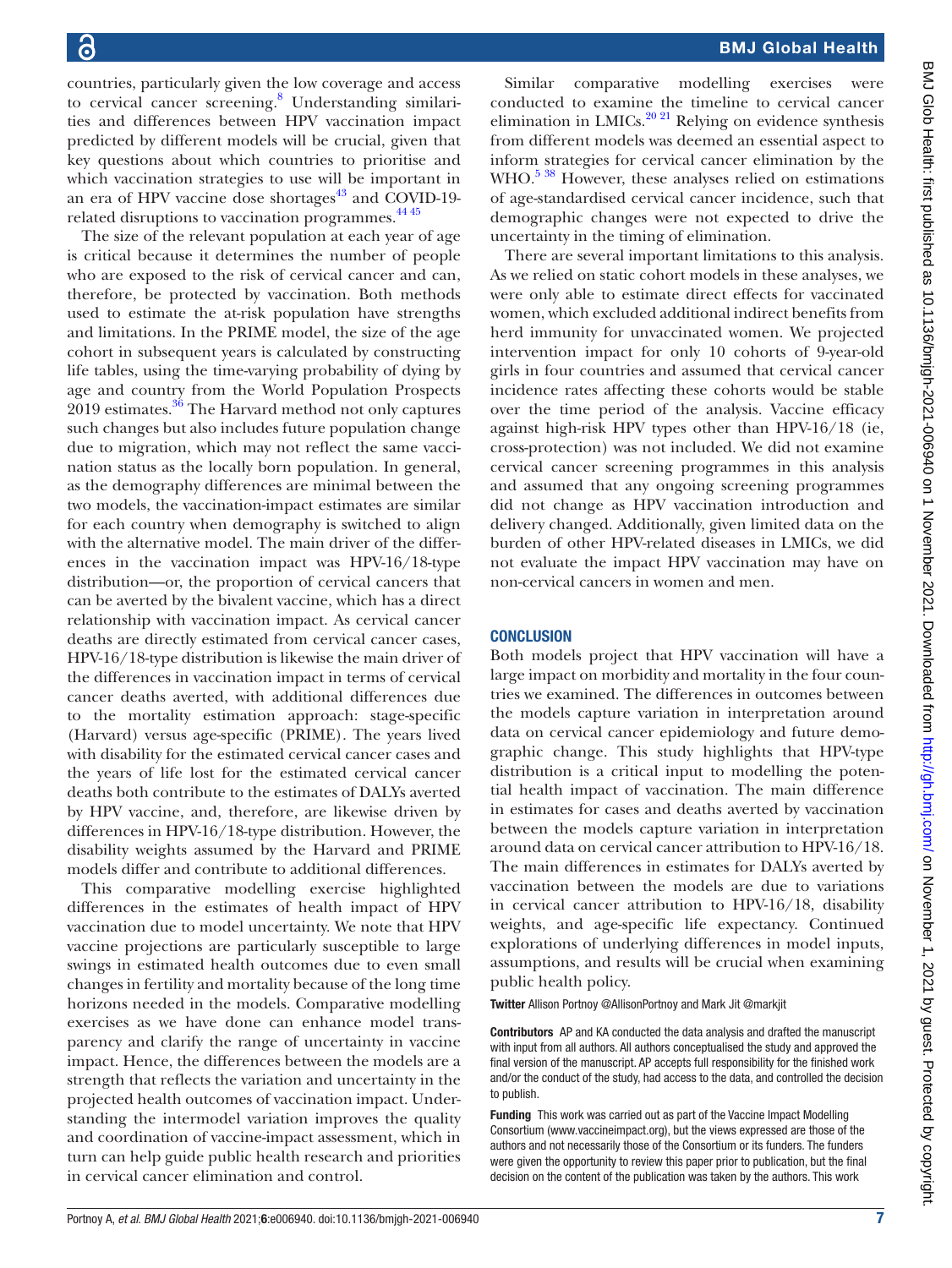### BMJ Global Health

was supported, in whole or in part, by the Bill & Melinda Gates Foundation, via the Vaccine Impact Modelling Consortium [grant number INV-009125]. Under the grant conditions of the Foundation, a Creative Commons Attribution 4.0 Generic License has already been assigned to the Author Accepted Manuscript version that might arise from this submission.

Competing interests None declared.

Patient and public involvement Patients and/or the public were not involved in the design, or conduct, or reporting, or dissemination plans of this research.

Patient consent for publication Not applicable.

Provenance and peer review Not commissioned; externally peer reviewed.

Data availability statement Data are available upon reasonable request. The datasets generated during and/or analysed during the current study are available from the corresponding author on reasonable request.

Open access This is an open access article distributed in accordance with the Creative Commons Attribution 4.0 Unported (CC BY 4.0) license, which permits others to copy, redistribute, remix, transform and build upon this work for any purpose, provided the original work is properly cited, a link to the licence is given, and indication of whether changes were made. See: [https://creativecommons.org/](https://creativecommons.org/licenses/by/4.0/) [licenses/by/4.0/](https://creativecommons.org/licenses/by/4.0/).

#### ORCID iDs

Allison Portnoy <http://orcid.org/0000-0002-8467-1324> Kaja Abbas <http://orcid.org/0000-0003-0563-1576> Mark Jit<http://orcid.org/0000-0001-6658-8255>

#### **REFERENCES**

- <span id="page-7-0"></span>1 Forman D, de Martel C, Lacey CJ, *et al*. Global burden of human papillomavirus and related diseases. *[Vaccine](http://dx.doi.org/10.1016/j.vaccine.2012.07.055)* 2012;30 Suppl 5:F12–23.
- 2 Muñoz N, Bosch FX, de Sanjosé S, *et al*. Epidemiologic classification of human papillomavirus types associated with cervical cancer. *[N](http://dx.doi.org/10.1056/NEJMoa021641)  [Engl J Med](http://dx.doi.org/10.1056/NEJMoa021641)* 2003;348:518–27.
- <span id="page-7-1"></span>3 Garland SM, Hernandez-Avila M, Wheeler CM, *et al*. Quadrivalent vaccine against human papillomavirus to prevent anogenital diseases. *[N Engl J Med](http://dx.doi.org/10.1056/NEJMoa061760)* 2007;356:1928–43.
- 4 Hildesheim A, Wacholder S, Catteau G, *et al*. Efficacy of the HPV-16/18 vaccine: final according to protocol results from the blinded phase of the randomized Costa Rica HPV-16/18 vaccine trial. *[Vaccine](http://dx.doi.org/10.1016/j.vaccine.2014.06.038)* 2014;32:5087–97.
- <span id="page-7-2"></span>5 Brisson M, Drolet M. Global elimination of cervical cancer as a public health problem. *[Lancet Oncol](http://dx.doi.org/10.1016/S1470-2045(19)30072-5)* 2019;20:319–21.
- World Health Organization. Accelerating cervical cancer elimination. Report by the director-general, 2018. Available: [http://apps.who.int/](http://apps.who.int/gb/ebwha/pdf_files/EB144/B144_28-en.pdf) [gb/ebwha/pdf\\_files/EB144/B144\\_28-en.pdf](http://apps.who.int/gb/ebwha/pdf_files/EB144/B144_28-en.pdf)
- 7 World Health Organization. Cervical cancer elimination strategy, 2019. Available: [https://www.who.int/initiatives/cervical-cancer](https://www.who.int/initiatives/cervical-cancer-elimination-initiative)[elimination-initiative](https://www.who.int/initiatives/cervical-cancer-elimination-initiative)
- <span id="page-7-3"></span>8 Bruni L, Saura-Lázaro A, Montoliu A, *et al*. Hpv vaccination introduction worldwide and who and UNICEF estimates of national HPV immunization coverage 2010-2019. *[Prev Med](http://dx.doi.org/10.1016/j.ypmed.2020.106399)* 2021;144:106399.
- <span id="page-7-4"></span>Wittet S, Tsu V. Cervical cancer prevention and the millennium development goals. *[Bull World Health Organ](http://dx.doi.org/10.2471/blt.07.050450)* 2008;86:488–90.
- <span id="page-7-5"></span>10 Parkin DM, Ferlay J, Jemal A. *Cancer in sub-Saharan Africa*. Lyon, France: International Agency for Research on Cancer, 2018.
- <span id="page-7-6"></span>11 International Agency for Research on Cancer. International agency for research on cancer: GLOBOCAN 2020. cancer incidence, mortality and prevalence worldwide. IARC cancer base: Lyon, France, 2020. Available:<https://gco.iarc.fr/today/home>
- <span id="page-7-26"></span>12 Portnoy A, Sweet S, Desalegn D, *et al*. Health gains and financial protection from human papillomavirus vaccination in Ethiopia: findings from a modelling study. *[Health Policy Plan](http://dx.doi.org/10.1093/heapol/czab052)* 2021;36:891–9.
- <span id="page-7-7"></span>13 Sankaranarayanan R, Basu P, Kaur P, *et al*. Current status of human papillomavirus vaccination in India's cervical cancer prevention efforts. *[Lancet Oncol](http://dx.doi.org/10.1016/S1470-2045(19)30531-5)* 2019;20:e637–44.
- <span id="page-7-8"></span>14 Lee LA, Franzel L, Atwell J, *et al*. The estimated mortality impact of vaccinations forecast to be administered during 2011-2020 in 73 countries supported by the GAVI alliance. *[Vaccine](http://dx.doi.org/10.1016/j.vaccine.2012.11.035)* 2013;31 Suppl 2:B61–72.
- <span id="page-7-9"></span>15 Li X, Mukandavire C, Cucunubá ZM, *et al*. Estimating the health impact of vaccination against ten pathogens in 98 low-income and middle-income countries from 2000 to 2030: a modelling study. *[Lancet](http://dx.doi.org/10.1016/S0140-6736(20)32657-X)* 2021;397:398–408.
- <span id="page-7-10"></span>Jit M, Brisson M. Modelling the epidemiology of infectious diseases for decision analysis: a primer. *[Pharmacoeconomics](http://dx.doi.org/10.2165/11539960-000000000-00000)* 2011;29:371–86.
- <span id="page-7-11"></span>17 Goldie SJ, O'Shea M, Campos NG, *et al*. Health and economic outcomes of HPV 16,18 vaccination in 72 GAVI-eligible countries. *[Vaccine](http://dx.doi.org/10.1016/j.vaccine.2008.04.053)* 2008;26:4080–93.
- 18 Jit M, Brisson M. Potential lives saved in 73 countries by adopting multi-cohort vaccination of 9-14-year-old girls against human papillomavirus. *[Int J Cancer](http://dx.doi.org/10.1002/ijc.31321)* 2018;143:317–23.
- <span id="page-7-12"></span>19 Burger EA, Portnoy A, Campos NG, *et al*. Choosing the optimal HPV vaccine: the health impact and economic value of the nonavalent and bivalent HPV vaccines in 48 Gavi-eligible countries. *[Int J Cancer](http://dx.doi.org/10.1002/ijc.33233)* 2021;148:932–40.
- <span id="page-7-13"></span>20 Brisson M, Kim JJ, Canfell K, *et al*. Impact of HPV vaccination and cervical screening on cervical cancer elimination: a comparative modelling analysis in 78 low-income and lower-middle-income countries. *[Lancet](http://dx.doi.org/10.1016/S0140-6736(20)30068-4)* 2020;395:575–90.
- <span id="page-7-20"></span>21 Canfell K, Kim JJ, Brisson M, *et al*. Mortality impact of achieving WHO cervical cancer elimination targets: a comparative modelling analysis in 78 low-income and lower-middle-income countries. *[Lancet](http://dx.doi.org/10.1016/S0140-6736(20)30157-4)* 2020;395:591–603.
- <span id="page-7-15"></span>22 Jit M, Brisson M, Portnoy A, *et al*. Cost-Effectiveness of female human papillomavirus vaccination in 179 countries: a PRIME modelling study. *[Lancet Glob Health](http://dx.doi.org/10.1016/S2214-109X(14)70237-2)* 2014;2:e406–14.
- <span id="page-7-14"></span>23 Burger EA, Campos NG, Sy S, *et al*. Health and economic benefits of single-dose HPV vaccination in a Gavi-eligible country. *[Vaccine](http://dx.doi.org/10.1016/j.vaccine.2018.04.061)* 2018;36:4823–9.
- 24 Van Minh H, My NTT, Jit M, . Cervical cancer treatment costs and cost-effectiveness analysis of human papillomavirus vaccination in Vietnam: a PRIME modeling study. *[BMC Health Serv Res](http://dx.doi.org/10.1186/s12913-017-2297-x)* 2017;17:353.
- 25 Abbas KM, van Zandvoort K, Brisson M, *et al*. Effects of updated demography, disability weights, and cervical cancer burden on estimates of human papillomavirus vaccination impact at the global, regional, and national levels: a PRIME modelling study. *[Lancet Glob](http://dx.doi.org/10.1016/S2214-109X(20)30022-X)  [Health](http://dx.doi.org/10.1016/S2214-109X(20)30022-X)* 2020;8:e536–44.
- <span id="page-7-16"></span>26 FUTURE II Study Group. Quadrivalent vaccine against human papillomavirus to prevent high-grade cervical lesions. *[N Engl J Med](http://dx.doi.org/10.1056/NEJMoa061741)* 2007;356:1915–27.
- 27 Malagón T, Drolet M, Boily M-C, *et al*. Cross-Protective efficacy of two human papillomavirus vaccines: a systematic review and metaanalysis. *[Lancet Infect Dis](http://dx.doi.org/10.1016/S1473-3099(12)70187-1)* 2012;12:781–9.
- 28 Naud PS, Roteli-Martins CM, De Carvalho NS, *et al*. Sustained efficacy, immunogenicity, and safety of the HPV-16/18 AS04 adjuvanted vaccine: final analysis of a long-term follow-up study up to 9.4 years post-vaccination. *[Hum Vaccin Immunother](http://dx.doi.org/10.4161/hv.29532)* 2014;10:2147–62.
- 29 Paavonen J, Naud P, Salmerón J, *et al*. Efficacy of human papillomavirus (HPV)-16/18 AS04-adjuvanted vaccine against cervical infection and precancer caused by oncogenic HPV types (PATRICIA): final analysis of a double-blind, randomised study in young women. *[Lancet](http://dx.doi.org/10.1016/S0140-6736(09)61248-4)* 2009;374:301–14.
- 30 Schiller JT, Castellsagué X, Garland SM. A review of clinical trials of human papillomavirus prophylactic vaccines. *[Vaccine](http://dx.doi.org/10.1016/j.vaccine.2012.04.108)* 2012;30 Suppl 5:F123–38.
- <span id="page-7-17"></span>31 Serrano B, Alemany L, Tous S, *et al*. Potential impact of a nine-valent vaccine in human papillomavirus related cervical disease. *[Infect](http://dx.doi.org/10.1186/1750-9378-7-38)  [Agent Cancer](http://dx.doi.org/10.1186/1750-9378-7-38)* 2012;7:38.
- <span id="page-7-18"></span>32 Guan P, Howell-Jones R, Li N, *et al*. Human papillomavirus types in 115,789 HPV-positive women: a meta-analysis from cervical infection to cancer. *[Int J Cancer](http://dx.doi.org/10.1002/ijc.27485)* 2012;131:2349–59.
- <span id="page-7-19"></span>33 de Sanjose S, Quint WG, Alemany L, *et al*. Human papillomavirus genotype attribution in invasive cervical cancer: a retrospective cross-sectional worldwide study. *[Lancet Oncol](http://dx.doi.org/10.1016/S1470-2045(10)70230-8)* 2010;11:1048–56.
- <span id="page-7-21"></span>34 Vaccine Impact Modelling Consortium. General guidance for DALYs calculation, 2019. Available: [https://www.vaccineimpact.org/](https://www.vaccineimpact.org/resources/VIMC-model-run-DALYs-guidance_20190917-121647-d5d6ef09_report.pdf) [resources/VIMC-model-run-DALYs-guidance\\_20190917-121647](https://www.vaccineimpact.org/resources/VIMC-model-run-DALYs-guidance_20190917-121647-d5d6ef09_report.pdf) [d5d6ef09\\_report.pdf](https://www.vaccineimpact.org/resources/VIMC-model-run-DALYs-guidance_20190917-121647-d5d6ef09_report.pdf)
- <span id="page-7-23"></span>35 Global Burden of Disease Collaborative Network. *Global burden of disease study 2017 (GBD 2017) disability weights*. Seattle, United States: Institute for Health Metrics and Evaluation (IHME), 2018.
- <span id="page-7-22"></span>36 United Nations: World Population Prospects. United Nations population division, 2019. Available: [https://population.un.org/](https://population.un.org/wpp/) [wpp/](https://population.un.org/wpp/)
- <span id="page-7-24"></span>37 World Health Organization. Life tables for WHO member states, 2019. Available: [https://apps.who.int/gho/data/node.main.687?lang=](https://apps.who.int/gho/data/node.main.687?lang=en) [en](https://apps.who.int/gho/data/node.main.687?lang=en)
- <span id="page-7-25"></span>38 World Health Organization. Global strategy to accelerate the elimination of cervical cancer as a public health problem, 2020. Available: <https://www.who.int/publications/i/item/9789240014107>